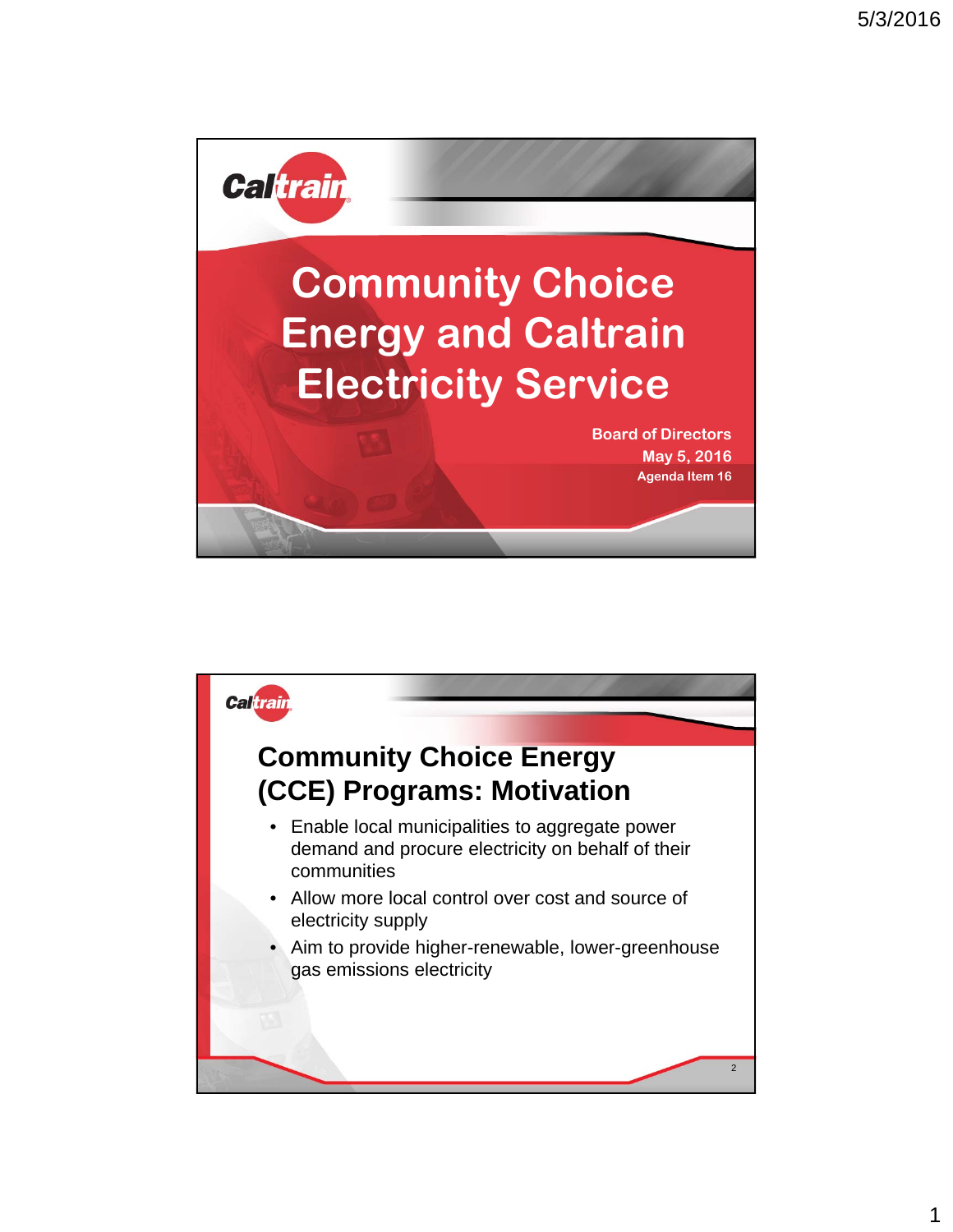

| <b>Caltrain</b>                            |                                                                                            |              |  |  |  |
|--------------------------------------------|--------------------------------------------------------------------------------------------|--------------|--|--|--|
| <b>Three CCEs along Caltrain Corridor</b>  |                                                                                            |              |  |  |  |
| cleanpowe<br>Same Service - Cleaner Energy | San Francisco                                                                              | May 2016     |  |  |  |
| <b>PENINSULA</b><br><b>CLEAN ENERGY</b>    | San Mateo County                                                                           | October 2016 |  |  |  |
| <b>SILICON VALLEY</b><br><b>N ENERGY</b>   | 12 communities in<br>Santa Clara County<br>(Caltrain: Mountain View,<br>Sunnyvale, Gilroy) | Spring 2017  |  |  |  |
|                                            |                                                                                            |              |  |  |  |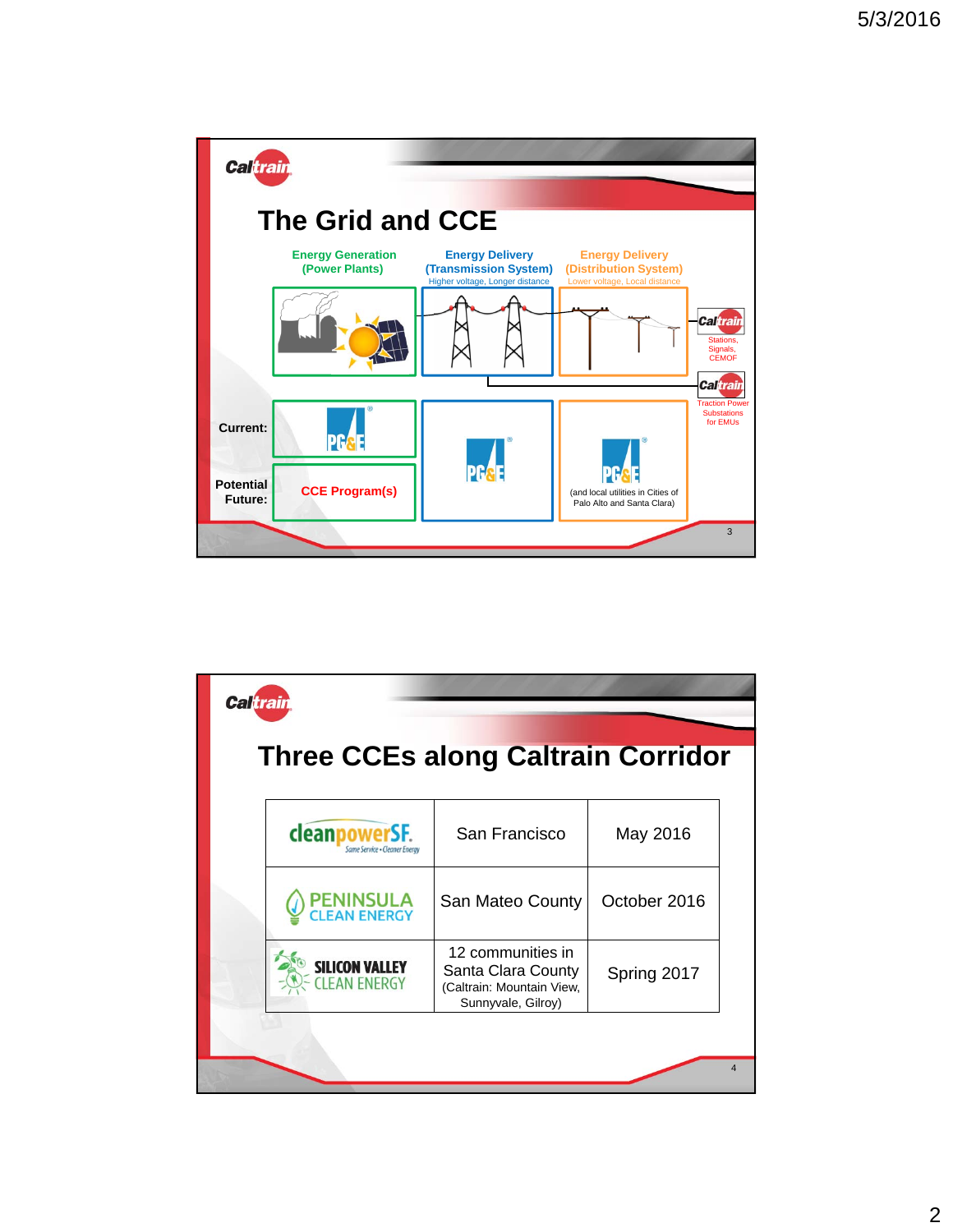

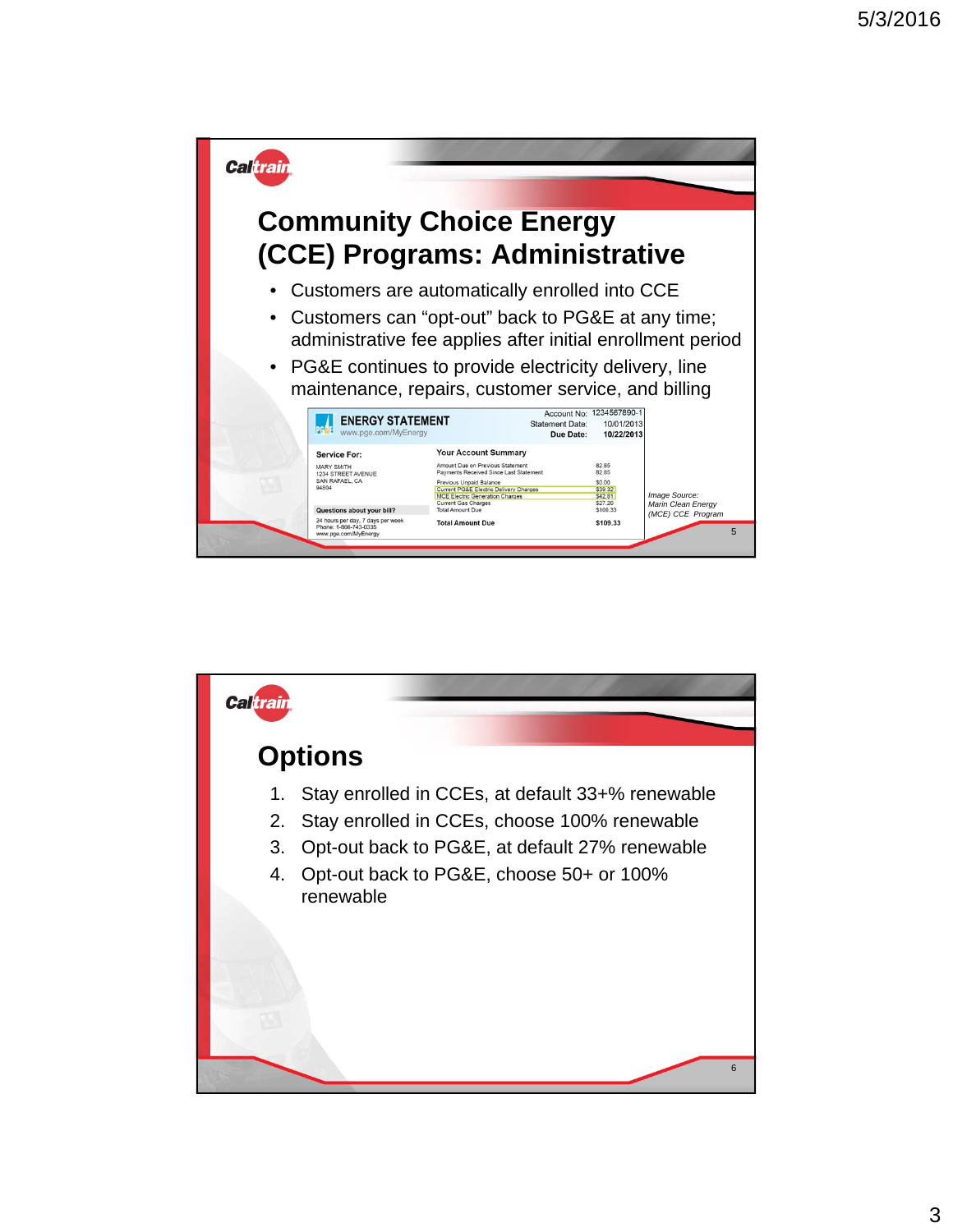|  | <b>Caltrain</b> |                |                  |                                                     |               |                                                                           |                         |
|--|-----------------|----------------|------------------|-----------------------------------------------------|---------------|---------------------------------------------------------------------------|-------------------------|
|  | <b>Options</b>  |                |                  |                                                     |               |                                                                           |                         |
|  | <b>Source</b>   | <b>Option</b>  | <b>Service</b>   | <b>Percent</b><br><b>Renewable</b><br><b>Energy</b> | $\%$          | <b>Estimated Annual Cost Increase</b><br>(Compared to PG&E Default)*<br>S |                         |
|  | 3 CCE           | Л              | <b>Default</b>   | 33-50% or more                                      | equal or less | equal or less                                                             | Staff<br>Recommendation |
|  | Programs        | $\overline{2}$ | Voluntary        | 100%                                                | $5% - 10%$    | \$60,000 - \$120,000                                                      |                         |
|  |                 | 3              | <b>Default</b>   | 27%                                                 | 0%            | \$0                                                                       |                         |
|  |                 |                |                  | 63.5%                                               |               |                                                                           |                         |
|  |                 | 4a             | Voluntary        | (50% Solar Choice)                                  | 10%           | \$120,000                                                                 |                         |
|  | PG              | 4h             | <b>Voluntary</b> | 100%                                                | 20%           | \$240.000                                                                 |                         |

| <b>Next Steps</b> |                                                          |
|-------------------|----------------------------------------------------------|
| June 2016         | Present formalized recommendations<br>for Board action   |
| 2016              | <b>Conduct Technical Evaluation</b>                      |
| <b>Early 2017</b> | <b>Update Board</b>                                      |
| 2018              | Evaluate 1 year actual CCE billing<br>data; update Board |